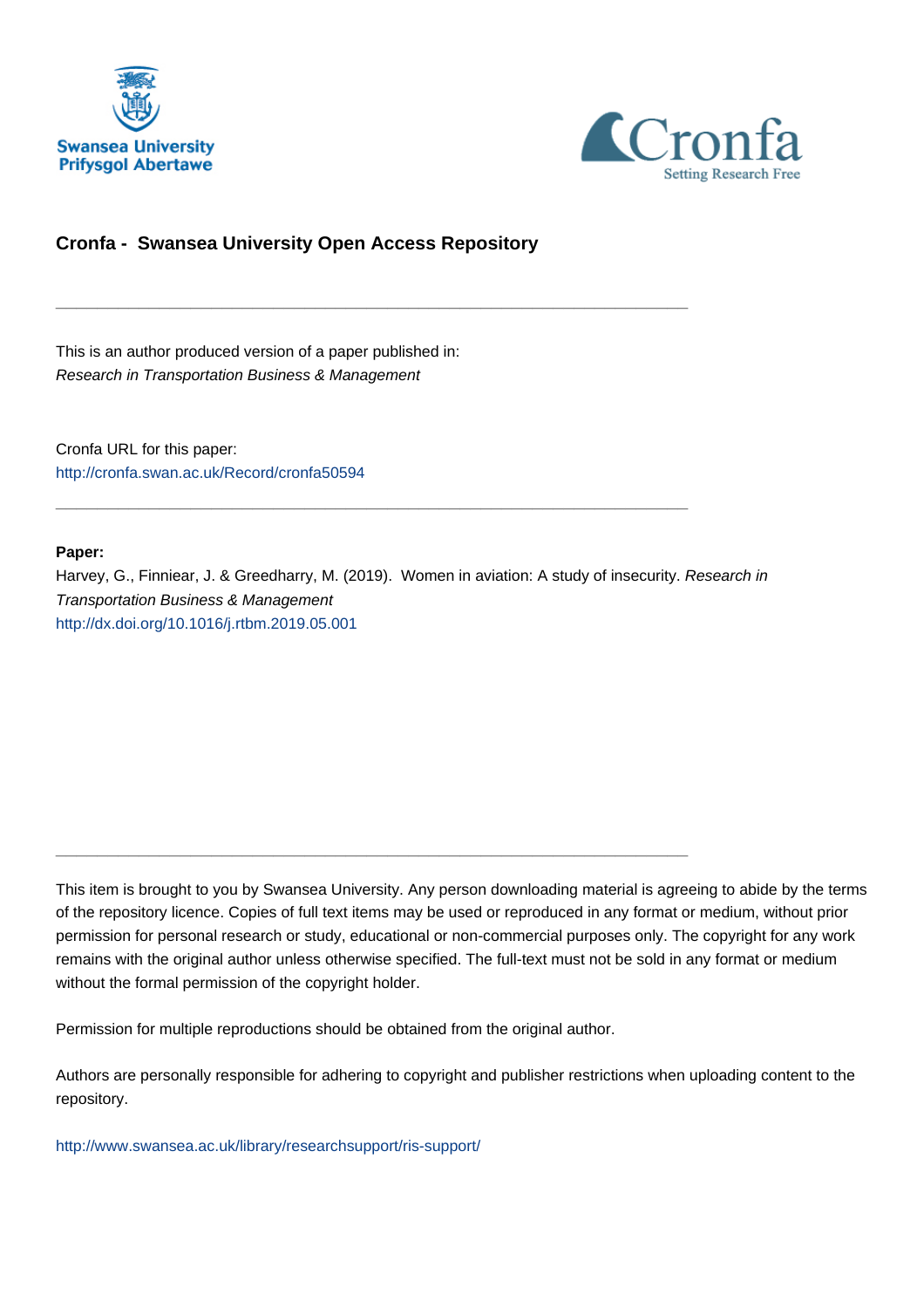Women in Aviation: a Study of Insecurity

### *Abstract*

Women currently play a crucial role in civil aviation, however, women occupy a weak structural position largely confined to lower (technically at least) skilled jobs. As a consequence, it is anticipated that women experience high levels of workplace insecurity. Drawing on data from a large questionnaire survey of European aviation workers, the paper documents widespread perceptions of income insecurity, employment insecurity and work insecurity. The paper explains these results along with the counterintuitive finding that the majority of women in the industry report happiness with their work.

### *Introduction*

In the current era of civil aviation, one may be forgiven for assuming that women have always played a central role in the civil aviation industry. However, this has not always been the case (see Turnbull 2013: 16-17). Changing attitudes towards the nature of commercial flights and the increasing importance of service has led to a feminisation of cabin crew jobs (whereby emotional labour and aesthetic labour are increasingly valued). This change has at one and the same time opened up opportunities for women in the industry and served also to undermine female workers' dignity and professionalism (ibid; see also Mills 2002). Despite the success of Carolyn McCall, former CEO of easyJet, and Barbara Cassani, former CEO of Go, the European civil aviation industry remains divided according to gender with women commonly occupying customer service roles. Roles dominated by women such as customer facing ground handling and cabin crew are less well remunerated than the technical roles that remain dominated by men, e.g., pilots (see McCarthy et al., 2015) and aircraft maintenance (Foster 2011). Moreover, women wishing to enter male dominated professions, for example, those wishing to become aircraft pilots have formerly faced harassment and sexism (see Neal-Smith and Cockburn 2009; Davey and Davidson 2000) and continue to face obstacles such as a lack of acceptance in the role and stereotyping (see Germain et al., 2012).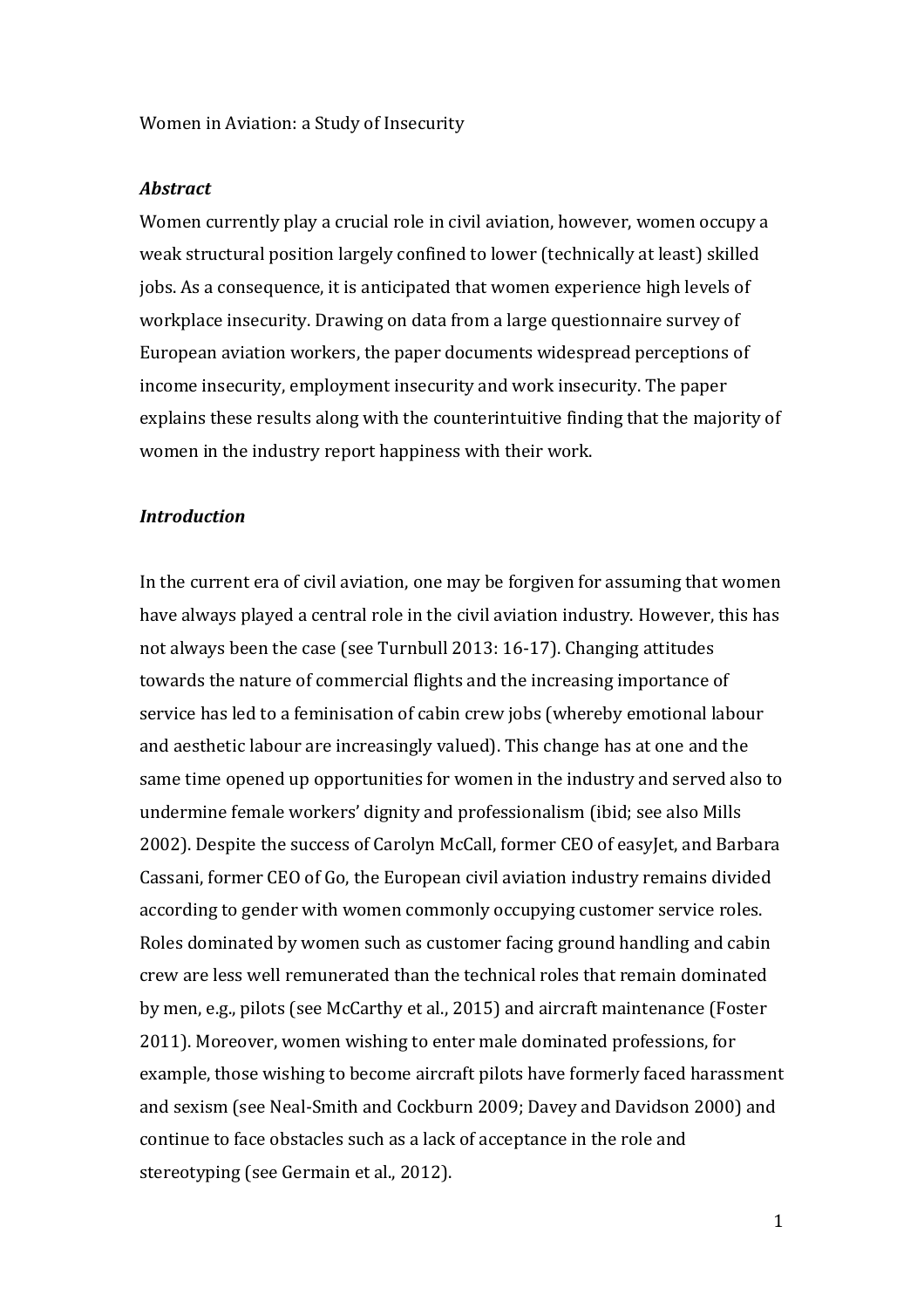The industry is somewhat self-aware of this continuing gap. To celebrate International Women's Day in 2018, UK airline Thomas Cook staffed a flight from Manchester to Gran Canaria with an all-female aircrew (Hampsen 2018). Nonetheless, only 4.3 per cent of pilots in the UK are women<sup>1</sup>, while data from the International Society of Women Airline Pilots indicate that the figure worldwide is not much higher, at around 5.2 per cent. And while 7 per cent of Lufthansa pilots are female, fewer than 6 per cent of pilots are female at other European airlines such as British Airways, TUI, KLM and EasyJet (Hodges 2018).

The gender composition of the European aviation workforce more generally reflects greater balance, with around 40 per cent of the workforce being female. However, due to the persistently gendered nature of occupations in the industry, the gender pay gap is especially large2. Moreover, women are likely to experience greater insecurity at work then men because they hold positions of lesser structural importance. Structural importance, or structural power (Wright 2000), is derived from a variety of sources, for example, a tight labour market in which the demand for a particular type of worker is greater and/or the supply of that type of worker restricted by requisite qualifications, experience, skills etc.. Consequently, airline pilots have a high degree of structural power (see Harvey and Turnbull 2012b).

Structural power is diminished by a loose labour market, where demand for a particular type of worker is lower and/or the supply of labour less constrained. Whereas an occupational group may be crucial to the operations of a firm, the disposability of staff within that group and ease with which group members may be replaced erodes the structural power of the group – as is the case for cabin crew in the airline industry. To be sure, whereas front line service workers in civil aviation, especially cabin crew, are often highly skilled emotional labourers (see Hochschild 1983) they do not enjoy a structural advantage as a consequence

 <sup>1</sup> https://centreforaviation.com/analysis/reports/women-airline-pilots-a-tiny-percentage-andonly-growing-slowly-432247

<sup>2</sup> For example, 72 per cent at Ryanair and 35 per cent at British Airways (see Topham 2018)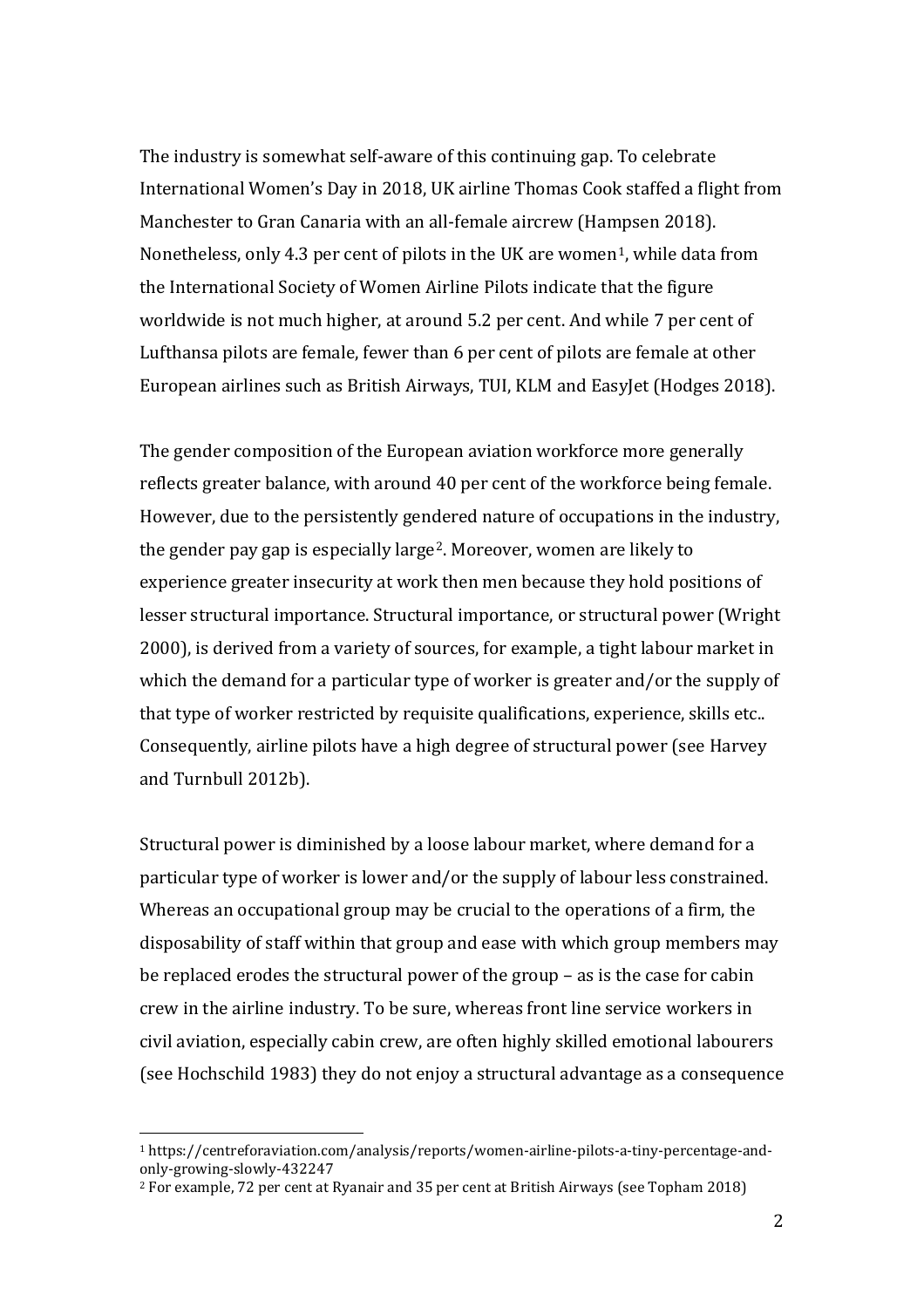because emotional labour is not (and perhaps cannot) be quantified in the same way as technical skill (see Payne 2009). Moreover, female employment in the aviation sector and elsewhere has been harder hit by the crisis the global financial crisis than male employment. In the UK, for example, figures from the Office for National Statistics show that female redundancies accounted for 34.6 per cent of those made in the transport and storage sector between 2007 and 2011, (a sector wherein women occupied only 20.3 per cent of jobs in the industry in 2007, see Rubery and Rafferty 2013: 420). Consequently, we might anticipate wide-spread employment (in)security (Standing 1997) among female respondents.

### *Security at Work*

The purpose of this paper is examine the attitudes of women to several forms of security, namely income security, employment security and work security (Standing 1997). Simply put, income security is enhanced through mechanisms such as a guaranteed minimum wage and comprehensive social security systems (Standing 1997: 9). The presence of variable pay heightens income insecurity, especially where this constitutes a high percentage of one's wages. Employment security on the other hand, refers to security in continued employment enhanced by 'protection against arbitrary dismissal' (ibid: 8) for example. Where one perceives that their job is under threat then we might expect to find a heightened sense of employment insecurity. Whereas we deal with each of these in the paper, our primary concern is with work security that concerns the nature of work and working hours in particular, i.e., whether working time is fixed or variable, whether there are regular and/or short-notice changes to working time, etc.. Work security is enhanced by 'limits on working time, unsociable hours, night work for women etc.' (ibid: 9).

Related to work security is work-life balance (WLB), commonly defined as an absence of conflict between work and extra-work activities, or satisfaction with the balance of commitments to work and commitments to extra-work demands (Adkins and Premeaux 2019). Key to achieving this balance is worker choice.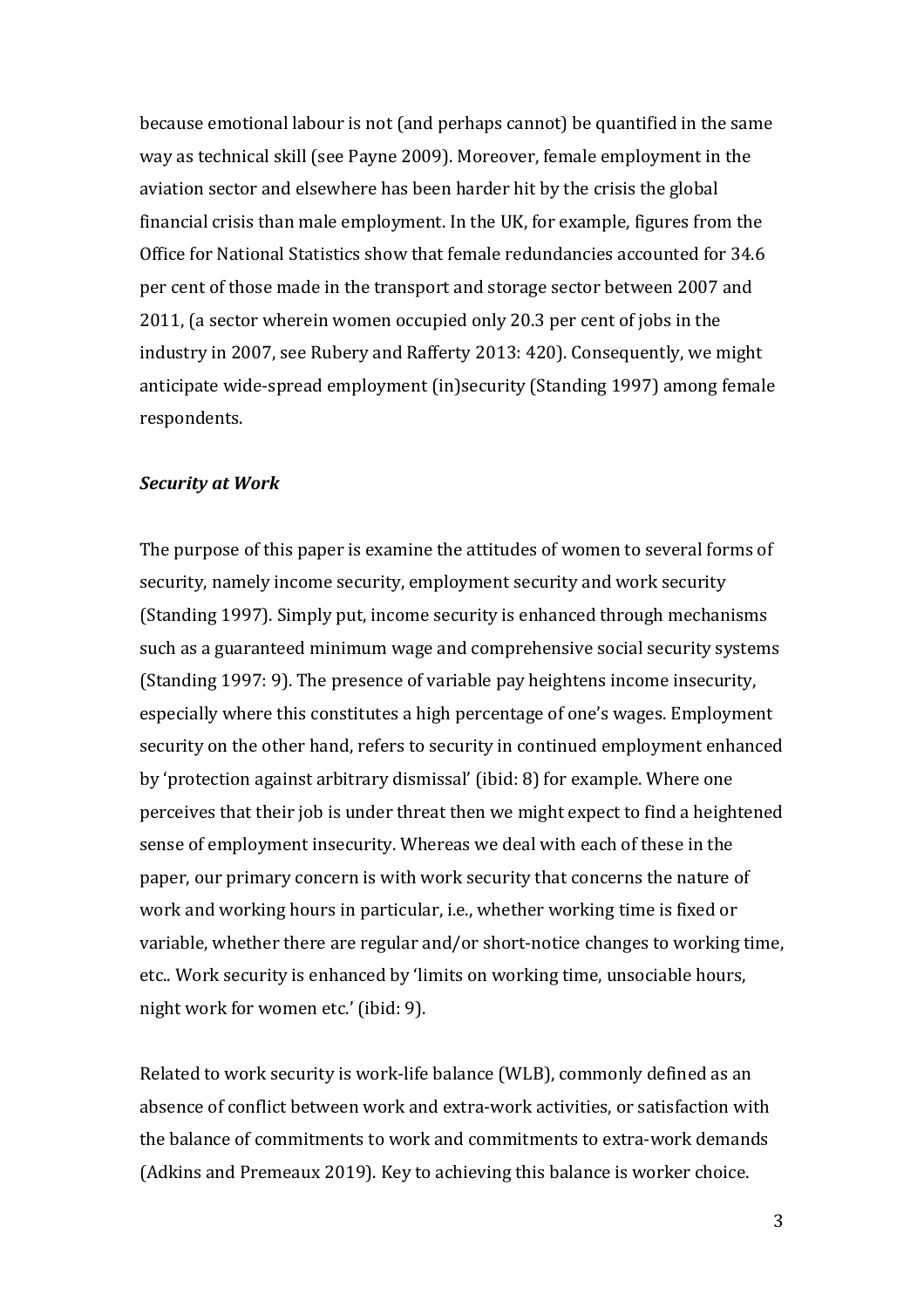Wood (2016) reiterates the important distinction between manager-controlled flexible scheduling and worker-controlled flexible scheduling in terms of the impact of flexibility on the worker especially with regards to WLB. Flexibility must either be controlled by management or else by the worker, it cannot be controlled at one and the same time by both. Control over flexible scheduling is a key determinant of whether the outcomes of flexibility are advantageous or disadvantageous to workers. Not only has the global financial crisis had an enduring impact on the quantity of employment opportunities available but also on the quality of the jobs available. Reactions to crises in the airline industry typically focus on labour (Harvey and Turnbull 2009) and work policies are often introduced or amended to reflect the needs of management in response to a crisis. Work security is clearly an important precondition of WLB, and WLB is unlikely in conditions of work insecurity. A particular focus of this paper is the perception of work security and WLB among women and how these interact.

#### *Method*

The paper draws on data collected by a research project commissioned by the European Transport Workers' Federation (ETF) and co-funded by the European Commission (DG Employment, Social Affairs and Inclusion: project reference no. VS/2013/0184). The primary data collection method used in this project was a large scale questionnaire survey. The authors of the subsequent report (Harvey and Turnbull 2014) collaborated with officials at the ETF in order to develop the survey that featured a wide range of closed questions on a variety of topics along with multiple opportunities for respondents to include qualitative responses, i.e., comments. The survey covered a broad range of issues linked to the employment relationship including pay, working hours, employee voice, insecurity at work, perceived safety of operations and management style. The survey was posted on Online Surveys (then Bristol Online Surveys) and the European Transport Workers' Federation officials that formed the steering committee for the research project promoted the survey to the members of affiliated trade unions. All potential recipients of the web location of the survey were suitable to participate, being civil aviation workers.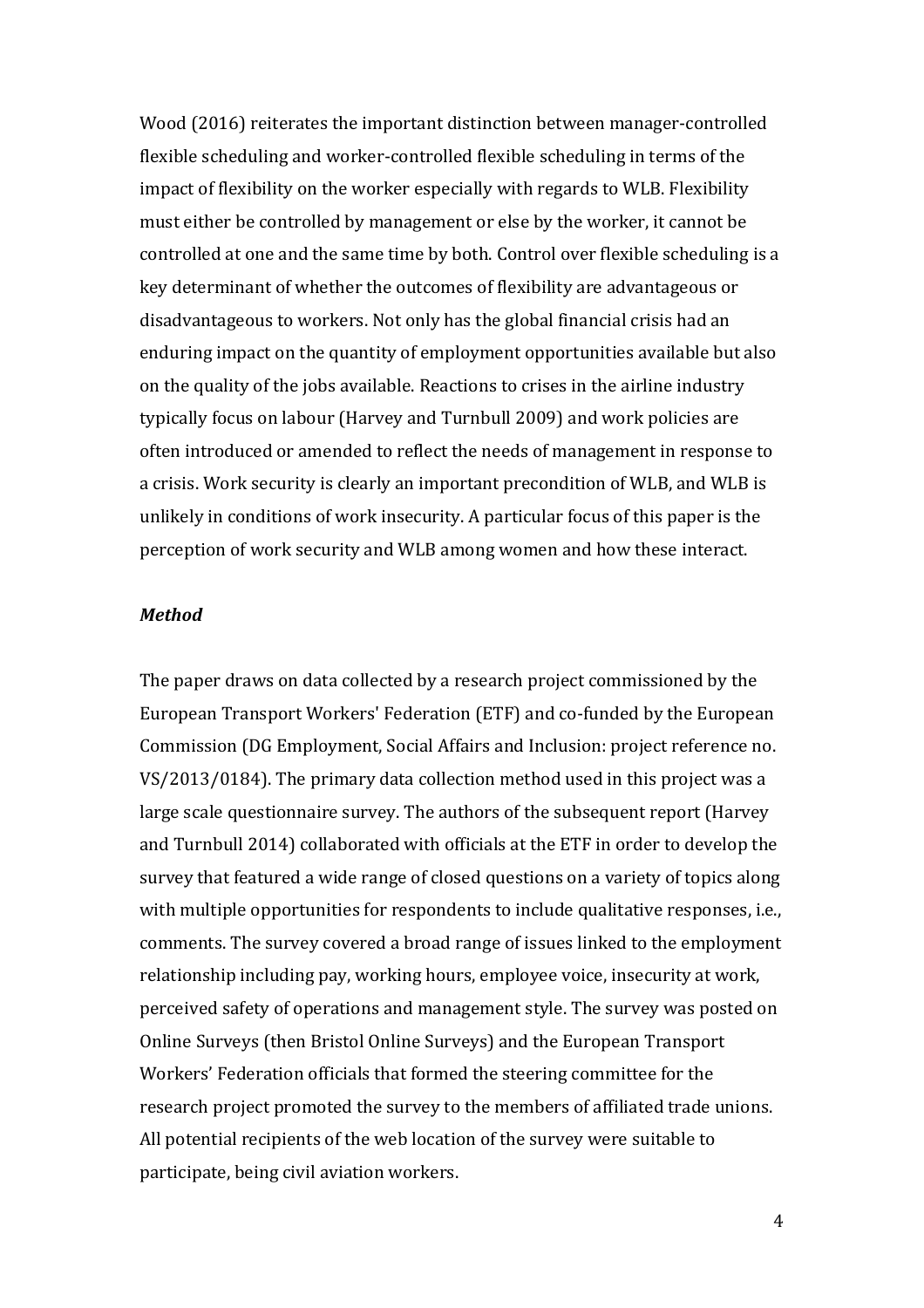The survey was available between 12th February and 12th December, 2014 and 2315 respondents answered the English language version of the survey<sup>3</sup> (1987) of whom declared that they were members of a trade union). Responses were received from people born in 31 different European states (with a further 84 responses from workers based in Europe but born elsewhere). The highest levels of participation were recorded in Germany (with 116 respondents), Denmark (130), Norway (322), Italy (352), Sweden (385) and the UK (705). Thus the survey was comprehensive both in terms of content and respondent coverage. However, the majority of responses were drawn from national contexts wherein former 'flag carrying' airlines (i.e., airlines that effectively represented the nation under the former bilateral service agreements arrangements) and sizeable employers were either under significant competitive pressure and/or had implemented significant cost reduction initiatives that impacted on labour (and consequently influenced responses to the survey). We refer to this as the spatial dimension to the data whereby the geographical location of the respondents is highly instructive about what they report. We return to this point in the analysis.

Of the 2315 European aviation industry workers who responded a large proportion, i.e., 1033 respondents were female of whom 872 (85 per cent) were cabin crew, and 117 (11 per cent) worked in ground handling. In this paper we explore the realities of work for female employees of European civil aviation firms working in these two occupational groups, i.e., 989 in total (888 or 93.1 per cent of whom declared themselves to be a member of a trade union)<sup>4</sup>. The proportion of civil aviation workers who are members of trade unions across Europe is far lower, however, the experience of trade union members and other workers are unlikely to be markedly different because workers (whether members of trade unions or otherwise) will be subject to the same conditions. This argument would be more difficult to sustain in recent times because of the penalties imposed by airlines such as British Airways who threatened to withdraw the incentives of workers who participated in strike action in 2017

<sup>&</sup>lt;sup>3</sup> The data used in this paper reflect responses to the English version of the survey. The survey was also distributed in German, Italian and Spanish.

<sup>4</sup> Where relevant, these data are compared with data from male cabin crew and ground handling workers.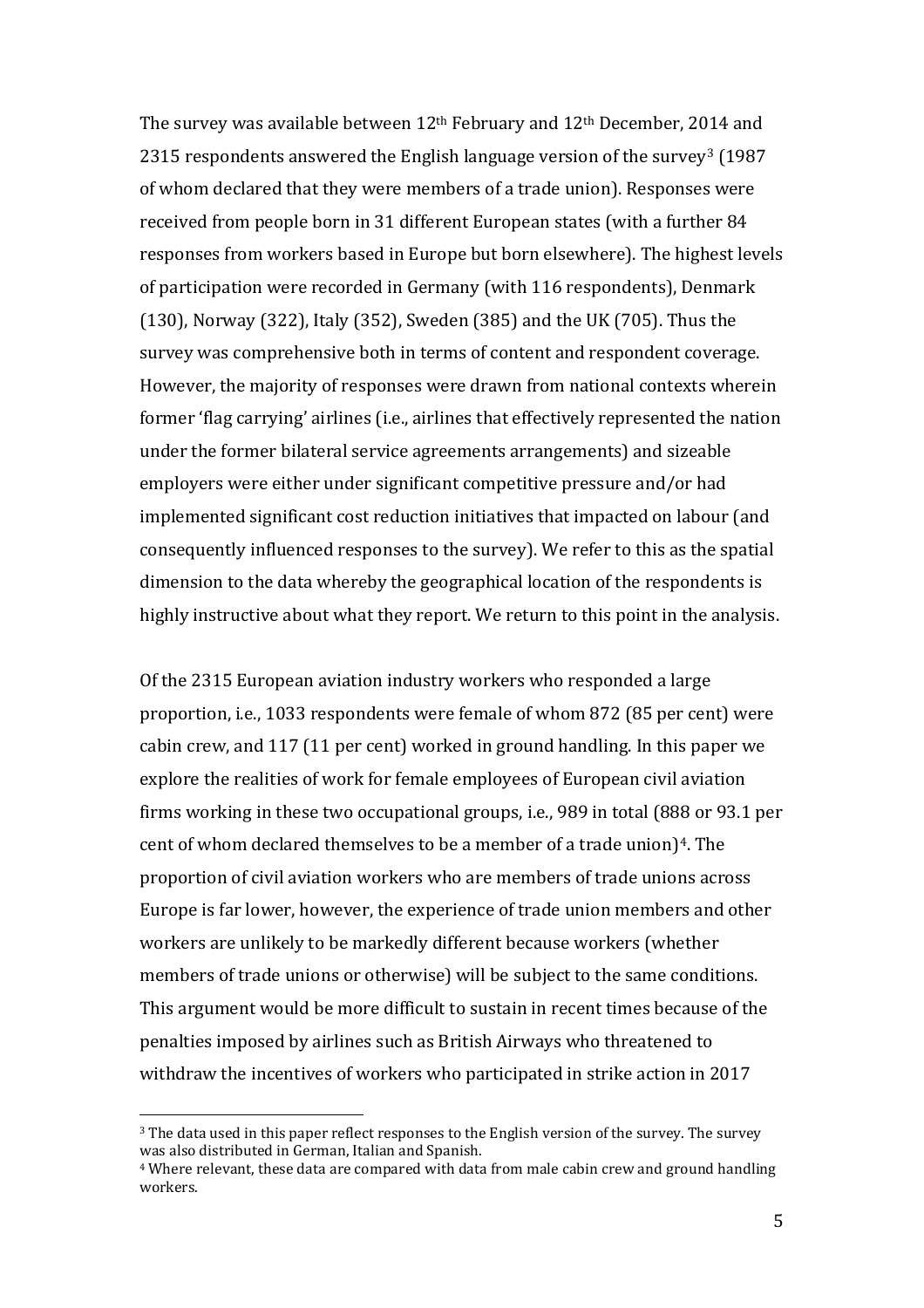(see Ross 2017). Moreover, research indicates that the attitudes of trade union members and non-members are not significantly different (see Gordon and Denisi 1995), but such differences reveal more positive attitudes among trade union members with regards to job security because of the support structure afforded by trade union membership (Sverke and Hellgren 2001). Therefore, these data may belie the extent of insecurity among female workers in aviation more generally, which may be higher.

Of these respondents, there was a fairly even spread across age ranges, but the sample was dominated by respondents who were 46 or older (38.5 per cent, see Table 1). A small percentage of this group had worked for their current employer for fewer than 2 years (78 or 8.1 per cent, see Table 2), while the majority had worked for the same employer for 10 years or more (510 or 53.6 per cent). As we interrogate perceptions of insecurity, this characteristic of the sample is noteworthy because research reveals a significant inverse relationship between job tenure and job insecurity whereby those in long term posts are more likely to experience security than those in short term posts (Erlinghagen 2007: 191). Similar to the point made above with regards to trade union membership, a sample dominated by employees with a long job tenure such as this one might moderate the extent of job insecurity.

| Age range          | No. of respondents | %age of respondents |  |
|--------------------|--------------------|---------------------|--|
| Under 19 years     | $\boldsymbol{0}$   | $\boldsymbol{0}$    |  |
| 19 to 21 years     | 13                 | 1.3                 |  |
| 22 to 25 years     | 72                 | 7.3                 |  |
| 26 to 30 years     | 127                | 12.9                |  |
| 31 to 35 years     | 110                | 11.1                |  |
| 36 to 40 years     | 141                | 14.3                |  |
| 41 to 45 years     | 144                | 14.6                |  |
| More than 45 years | 380                | 38.5                |  |

| Table 1. Age range of respondents |  |
|-----------------------------------|--|
|-----------------------------------|--|

Table 2. Duration with current employer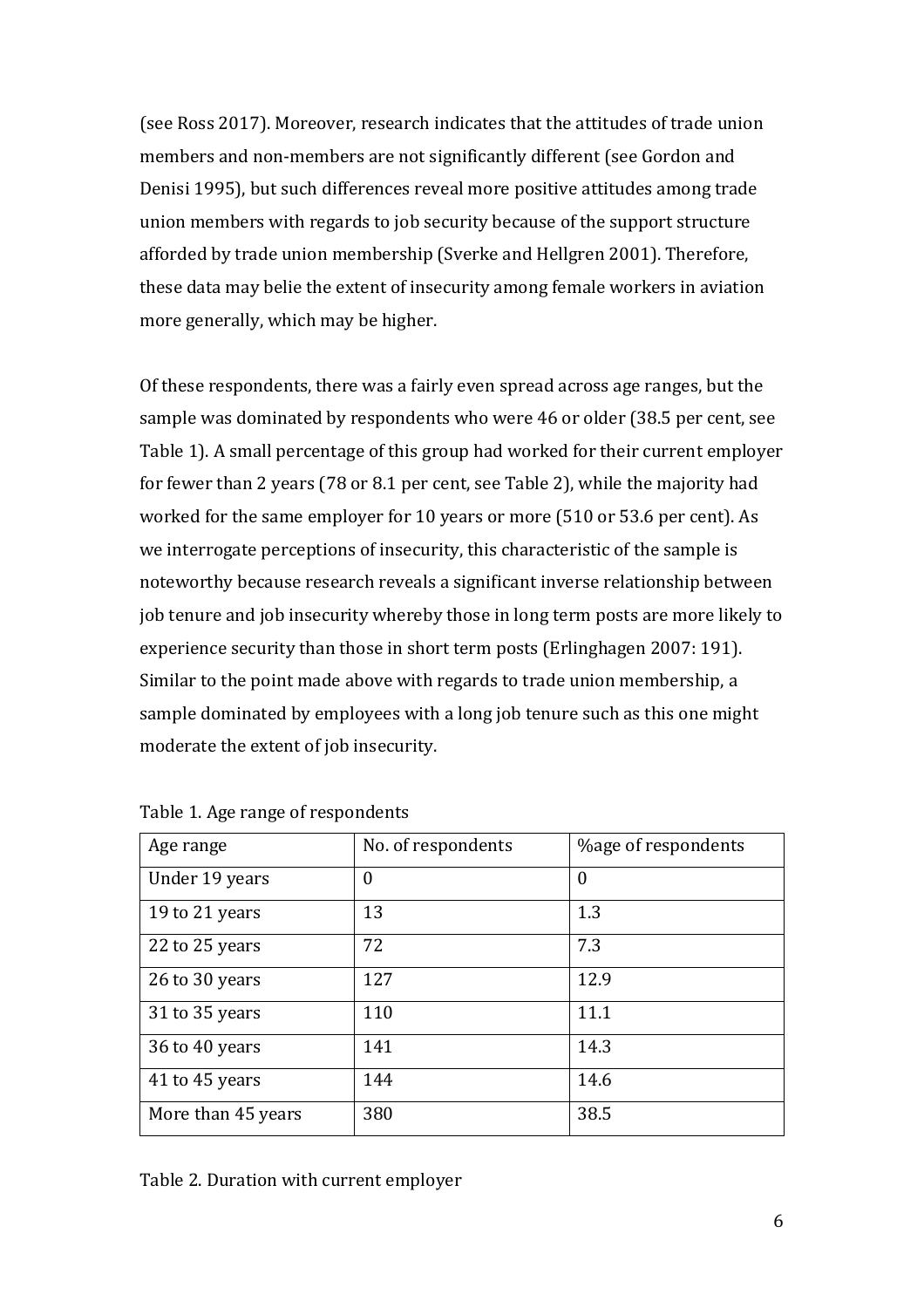| Age range             | No. of respondents | <b>%age of respondents</b> |  |
|-----------------------|--------------------|----------------------------|--|
| Less than 6 months    | 8                  | 0.8                        |  |
| 6 months to 1 year    | 25                 | 2.6                        |  |
| More than 1 year but  | 45                 | 4.7                        |  |
| less than 2 years     |                    |                            |  |
| 2 years to 5 years    | 207                | 21.8                       |  |
| More than 5 years but | 156                | 16.4                       |  |
| less than 10 years    |                    |                            |  |
| 10 years or more      | 510                | 53.6                       |  |

An important variable to consider especially when analysing pay is the nature of the employment contract. Of the 989 respondents whose data are considered in this paper, 598 (62.9 per cent) were in permanent full time employment and 306 (32.2 per cent) were in permanent part time employment.

It is important to point out that the survey was conducted in the wake of the global financial crisis and at a time when austerity programmes introduced by many European states were well established and their impact on employment widely felt (this is the temporal dimension to which we return in our analysis). As demand for civil aviation is particularly susceptible to economic fluctuation, whereby a downturn in gross domestic product is closely followed by a downturn in demand for air transportation (see Harvey and Turnbull 2009), airlines in Europe (as elsewhere) were implementing cost cutting initiatives that invariably impact on labour (see Harvey and Turnbull 2016). Responses to the survey also reflect the changes being introduced by management and impacting on staff. As one might expect, survey responses clearly reflect the economic and social context of the time, or the temporal and spatial dimensions of survey and its respondents.

## *Income Security among Female Aviation Workers*

Our concern in this paper is with perceptions of security among female workers. It is useful to begin with an analysis of the pay. The gender pay gap is a perennial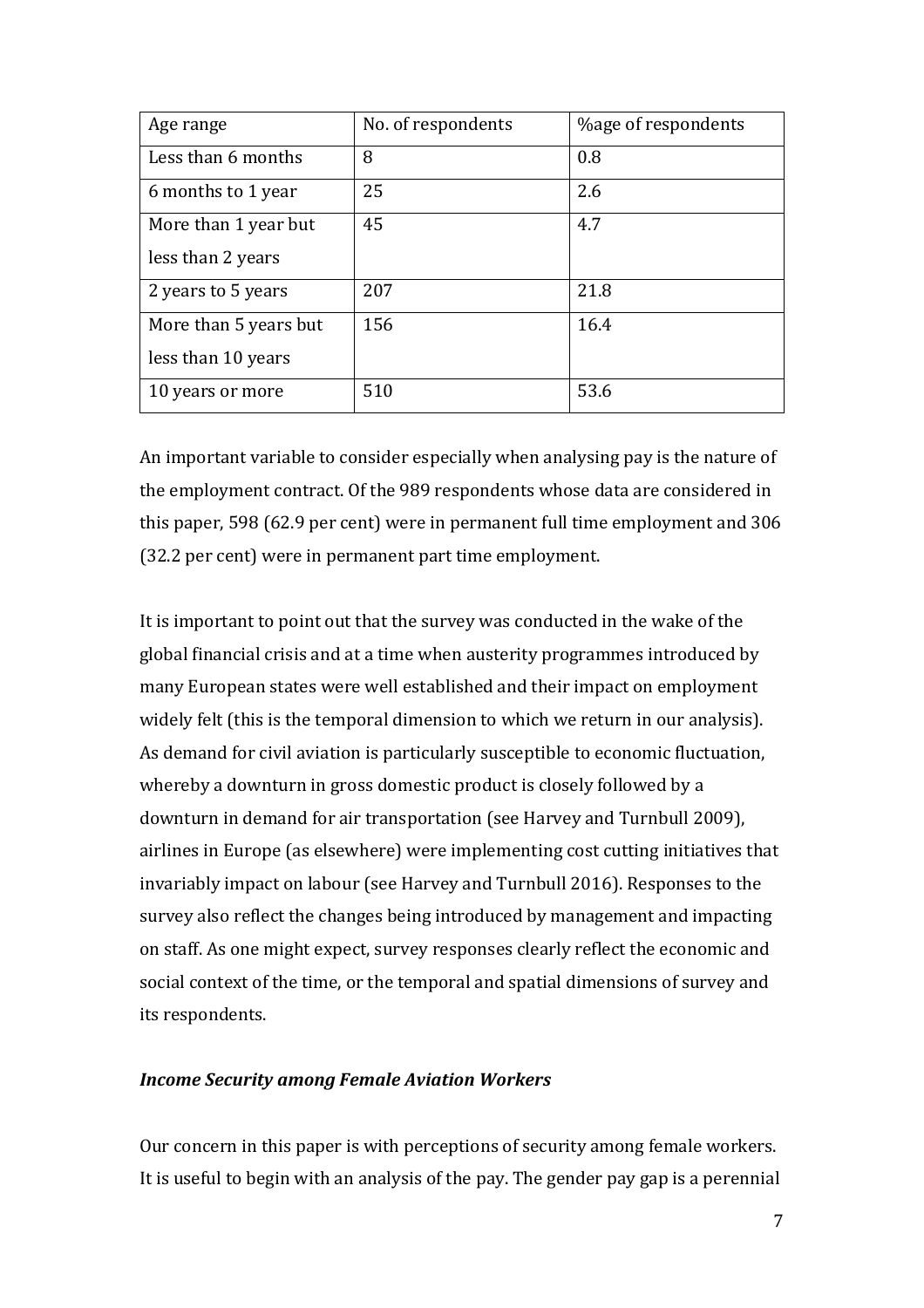problem with airlines emerging as among the worst offenders (see Topham 2018). However, the common refrain among those who have been labelled gender pay gap 'truthers' (see Williams 2019) centres on the gendered nature of occupational groups in civil aviation: men occupy roles that are more highly skilled and thus pay more. Controlling for the influence of occupational type (i.e., including only cabin crew), employment contract type (i.e., permanent full-time employees) and national institutional difference, we contrast the pay of male and female cabin crew from the four countries that supplied more than 300 respondents (i.e., Italy, Norway, Sweden and the UK). The findings are important. Whereas there appears to be little difference between the percentage of male and female cabin crew who are guaranteed  $\epsilon$ 1400 or more per month in the Nordic states (Sweden and Norway) where social protections are greater, there is a greater difference in Italy and a statistically significant difference in the UK (see Table 3).

|                                | Italy<br>$(n. 123)$ ** | Norway<br>(n. 115) | Sweden<br>(n. 187) | $IJK^*$<br>(n.477) |
|--------------------------------|------------------------|--------------------|--------------------|--------------------|
| 1400 euros or<br>more (female) | 13.0                   | 93.0               | 93.2               | 20.8               |
| 1400 euros or<br>more (male)   | 24.2                   | 95.3               | 90.7               | 43.3               |

Table 3. Gender comparison of guaranteed income

 $*$ z test value of p. is <.00001

\*\*this figure reflects the number of cabin crew respondents from each national context and is thus different from the total respondents from each national context as presented above.

In addition, there is a statistically significant difference between the gross monthly income of male and female cabin crew in the UK with fewer than one quarter of female respondents stating a gross monthly income of  $\epsilon$ 2000 or more in contrast to over half of the male respondents (z test value of p. is <.00001).

More than 17 per cent of female respondents stated that they worked fewer than 12 months each year and of this group 44.9 per cent stated that they were not paid for the time when they were inactive. Many comments made by respondents indicate that among those who were paid, the income was a basic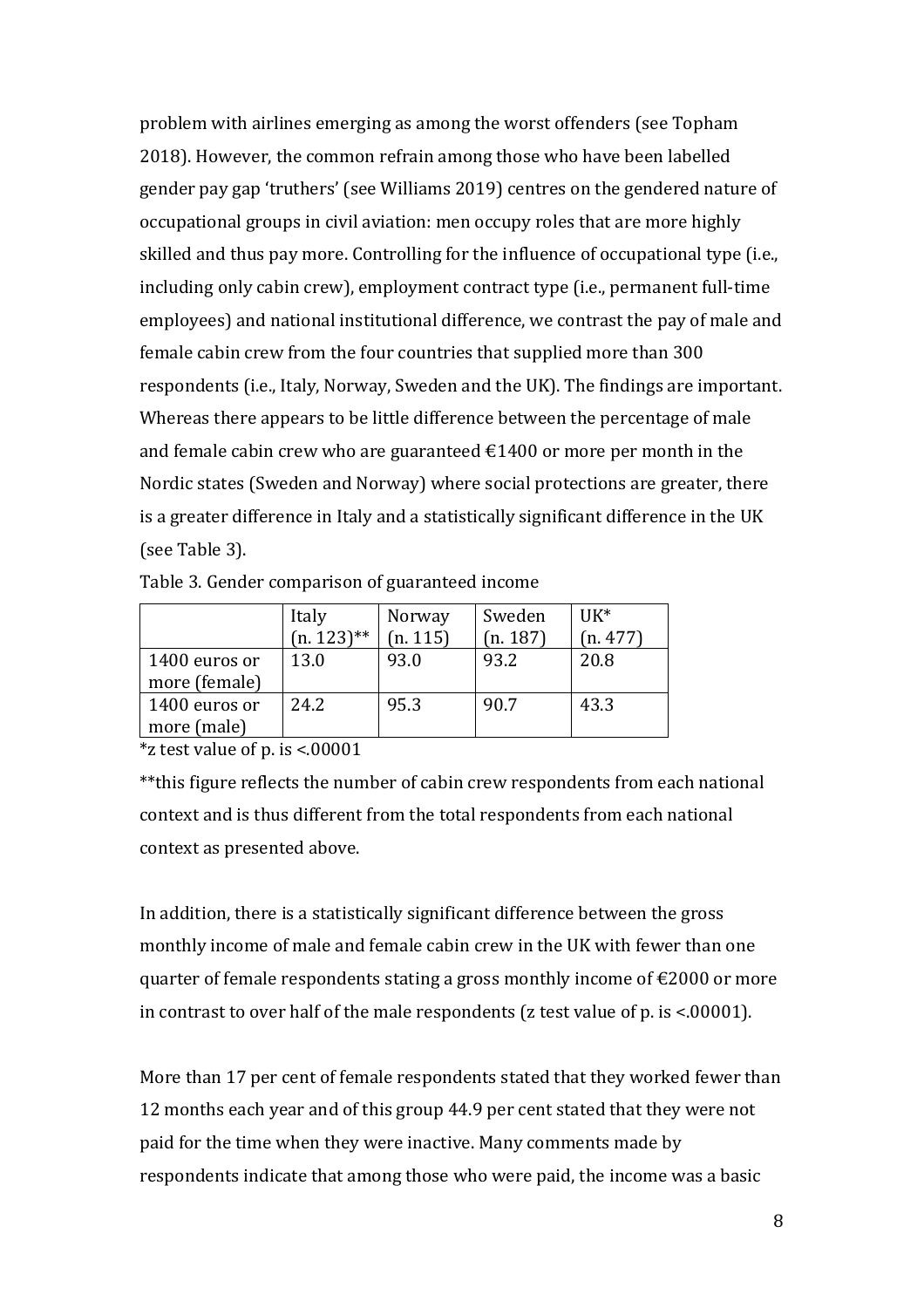wage. This is important because of the widespread use of variable pay, with 63.7 per cent of respondents indicating that their pay included commission; overtime payments (39.9 per cent); and supplements for unsocial hours (37.4 per cent) and weekend work (27.2 per cent). Moreover, the pay for a single respondent might include several of these forms of variable pay making basic pay far lower than operational pay.

Respondents were asked to report changes to their basic pay over the previous 12 months. Whereas 38.8 per cent of respondents stated that this had increased, 29.9 per cent reported a decrease in basic pay. Assuming that basic pay for the remaining respondents has not changed, then this indicates a real terms decrease for an additional 30 per cent of respondents. As one worker put it, 'my basic pay has not changed and as inflation rates have not been considered by increasing the basic, I in fact have a decrease' (48668405). It is unsurprising then that 54.7 per cent of female respondents reported that their basic pay was either unsatisfactory or highly unsatisfactory.

Finally, respondents were asked for their views of the adequacy of reward. The data reveal that fewer than half of female respondents agreed that their pay and benefits were sufficient to support: their current lifestyle (37.8 per cent agreed); and the short to medium term (42.5 per cent). As one might expect then, substantially fewer respondents agreed that pay and benefits are sufficient to support one's family/dependents (16.6 per cent) or that they would support future life plans (16.4 per cent). These data are broadly similar to the responses of male workers in similar jobs.

## *Employment Security among Female Aviation Workers*

In response to the statement "My work gives me security" only around one half of female respondents agreed (55.2 per cent). Comments supporting these data focused on work "innovations" introduced at a particular airline or the

 <sup>5</sup> Online survey respondent number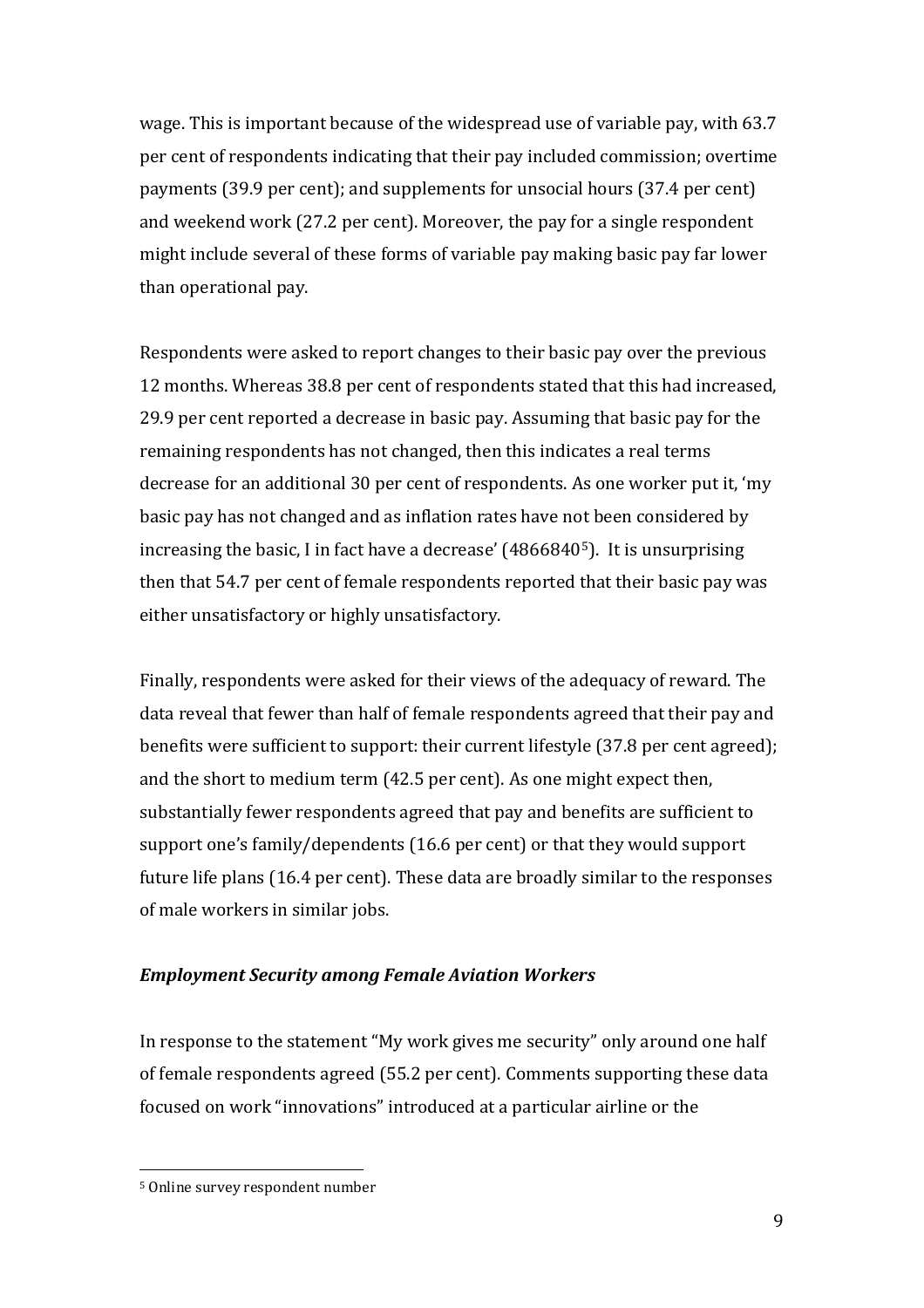uncertainty facing a particular airline. For example, comments made by crew from British Airways (BA) reflected the changes made at the airline that precipitated strike action throughout 2010. For example,

'BA are constantly trying to change contracts and working terms and conditions' (4867589)

'BA as an aggressive employer are always eroding my terms and conditions, threatening my sense of security' (4867604)

'I am in permanent employment at the moment, but with the current situation within BA we, as a work force, are currently being phased out of our contracts, making way for the new contracts known as Mixed Fleet on different terms and conditions' (4867654)

'I feel BA wants to get rid of its old crew as we're too expensive so any opportunity to fire us is taken and we have no trust in our future' (4867677)

'Although BA has always been seen to be a secure employer, with the new mixed fleet working under different conditions and pay structures, employees on the old contracts now feel insecure as to how long they're jobs and conditions can continue for' (4867716)

There was a broadly comparable response by male workers with 48.8 per cent of

male cabin crew and ground handling workers agreeing that their work gave

them security. Moreover, many respondents from BA stated their concerns about

the impact of the new low cost Mixed Fleet labour force.

'At BA there is a new fleet and my current fleet will be starved of work and I have no opportunities for promotion within my current role' (4867591)

'Since British airways introduced Mixed Fleet, my job is threatened by this fleet as they are taking all the routes I operate little by little. Therefore in 5 or 10 years time I will be left with no work. The option is to join this mix fleet, but I'll have to change my contract and take a massive pay cut. So, no I don t feel secure in my job anymore' (4867623)

Concerns were also expressed about the future of the airline by female respondents employed by airlines experiencing a challenging financial situation, namely Alitalia and Scandinavian Air Services (SAS). SAS avoided bankruptcy in 2012 following agreement by trade unions to wage cuts of up to 15 per cent for its staff (Milne 2012). Alitalia was temporarily 'rescued' from bankruptcy by a 49 per cent ownership bid by Etihad Airways in 2014 (Bachman 2018), but was subsequently placed under 'special administration' in 2017 (Wissenbach 2019).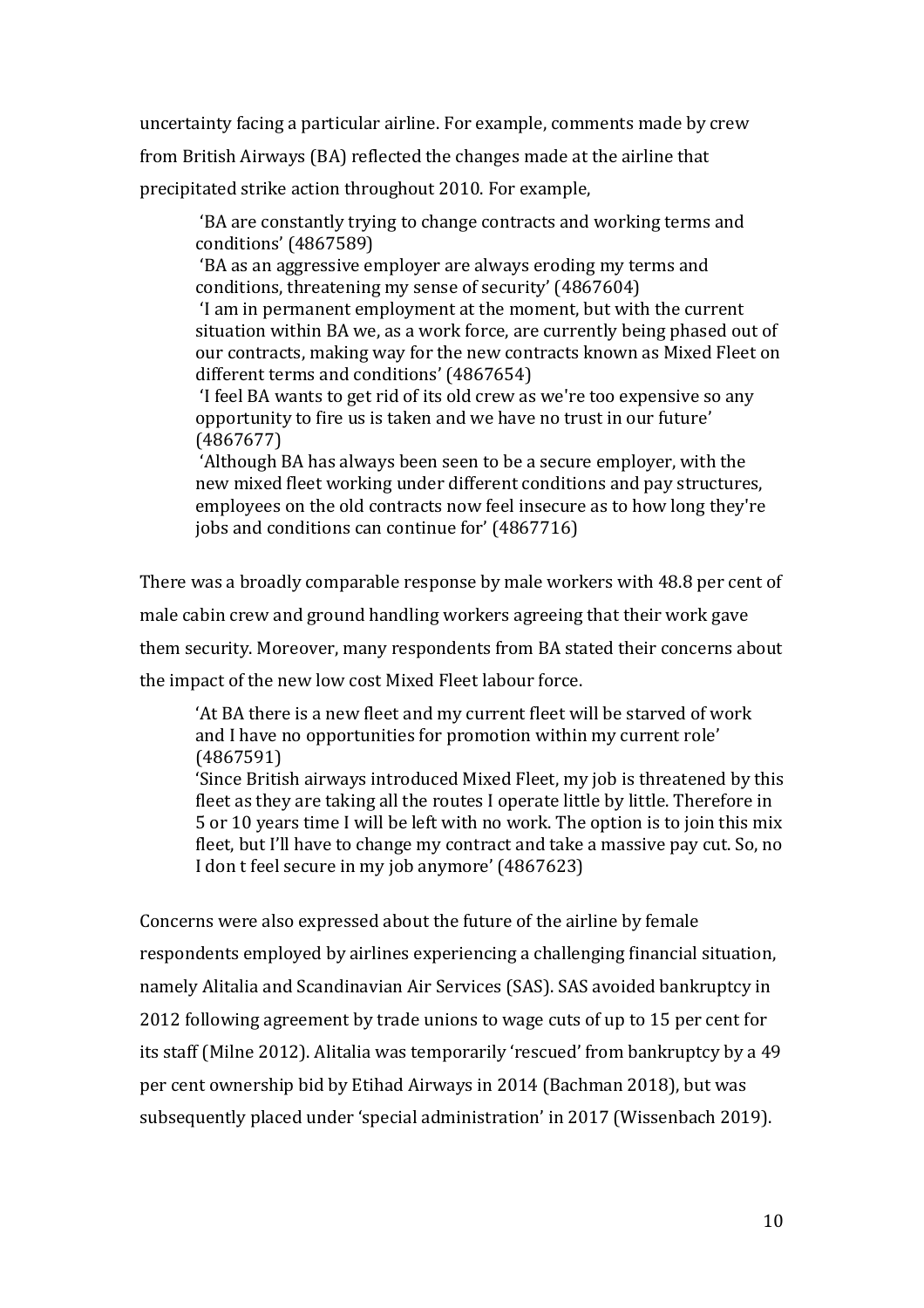Around one third (32.2 per cent) of female respondents were employed on a permanent part-time basis compared to 19.8 per cent of male respondents. Quantitative data such as these often fail to reveal the full story, in this case whether respondents were able to express choice in the type of employment contract they held and if so why respondents chose such a contract type. The data indicate a diverse response with choice evident in some responses and an absence of choice clear from others.

It is commonly believed that a choice to work part-time is based on pull factors, e.g., in order to dedicate more time to family and social activities (see for example Walsh 1999). Whereas pull factors are reflected in some of the comments made by female respondents, e.g., 'need time for my daughter' (4866771), many comments made by female respondents reveal a push rationale for working fewer hours, i.e., that the nature of the work prohibited full time employment, for example:

'early mornings and late evenings in shift job forces me to work part time. I do not have [physical] capacity for working full time in shift job' (4866722) 'Its too hard to work full time' (4866806) 'The job is today, unfortunately, too hard to fulfil as a full-time employed. Physically and lack of sleep.' (4867108) 'It is too much to work 60 hours/7days. It should be possible to work full time but is not anymore' (4866883) 'The workload is getting too heavy for full time' (4867038) 'The current working hours per month makes it impossible to maintain a full time employment' (4867155) 'I chose "part time" because it is totally exhausting working full time with the hours and the schedule that we have. Even though I am young and do not even have a family, I am exhausted. And to have a variable roster like we do, gives us no chance to plan more than a month ahead. (4867187)

However, it was also clear that part-time work was simply unfeasible for others who felt that they had to work full time for financial reasons. Indicative comments include: 'The salary in this line of work is not very high so therefore I have to work 100%' (4866735), 'part-time would be great but I can't afford it' (4866872) and 'cannot afford to work part-time nowadays – too bad salary' (4866792). This diverse response suggests that female staff in the industry find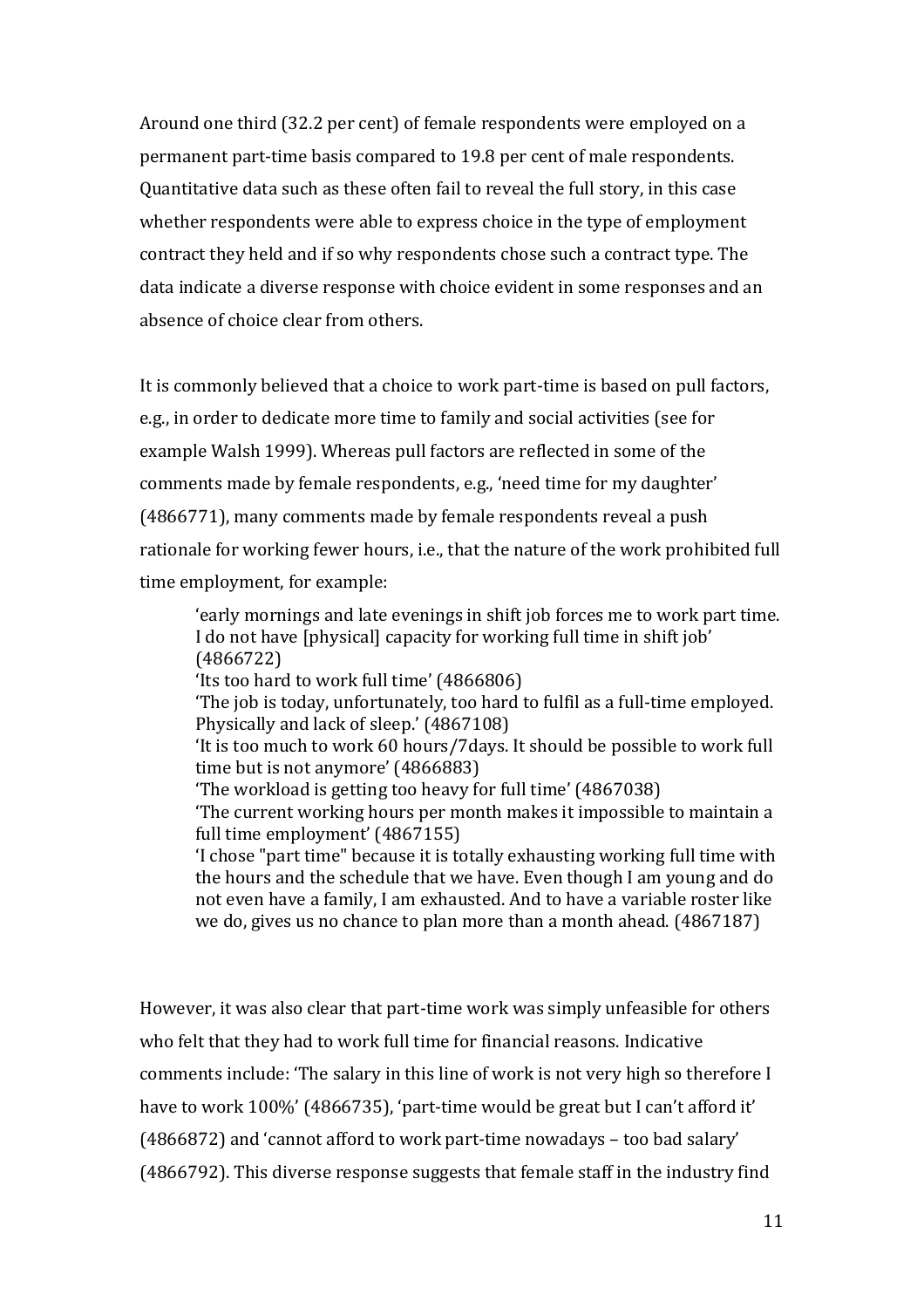themselves in a very difficult position of not wanting to work full-time because of the work related pressures, but working full-time nonetheless because of the financial pressures that make part-time work unfeasible. These comments are echoed by male workers, for instance, 'Cannot afford to go part-time at the moment' (4867957), and 'Working full time is getting increasingly tiring and unsustainable as our working hours are increasing due to tighter rostering, and more occasions of minimum rest. Although I'd like to work part-time, a 75% contract is not financially viable as I have a family' (4868040)

## *Work Security among Female Aviation Workers*

Work security is achieved through stability of work patterns. Fewer than half of the female respondents worked a secure fixed shift (42.3 per cent, a similar result was recorded for male workers), while 8 per cent worked split shifts (around 11 per cent of male workers carried out split shifts). Split shifts, whereby working hours do not run consecutively over a shift, but are as the name implies split, were the source of considerable discontent, and according to staff and trade union representatives, posed a potential threat to operational safety and security. An earlier study of work in civil aviation reported concerns raised by participants about the changing nature of shift patterns and the effectiveness of the worker to safely discharge their duties due to insufficient rest. Harvey and Turnbull (2012: 40) write, 'At one airport it was not uncommon to find temporary workers sleeping in their vehicles in the airport car park between shifts, rather than travelling home because of the limited turnaround time available between shifts' (see also Harvey et al., forthcoming). Far more common for female (and indeed male) workers were variable shift lengths whereby the number of hours worked each shift was not fixed, but determined by demand. Around 52 per cent of women (and 47 per cent of men) reported working variable shifts.

As for cabin crew, a large majority of female respondents reported flying between 3 and 5 sectors (i.e., one sector involves take-off, flying time and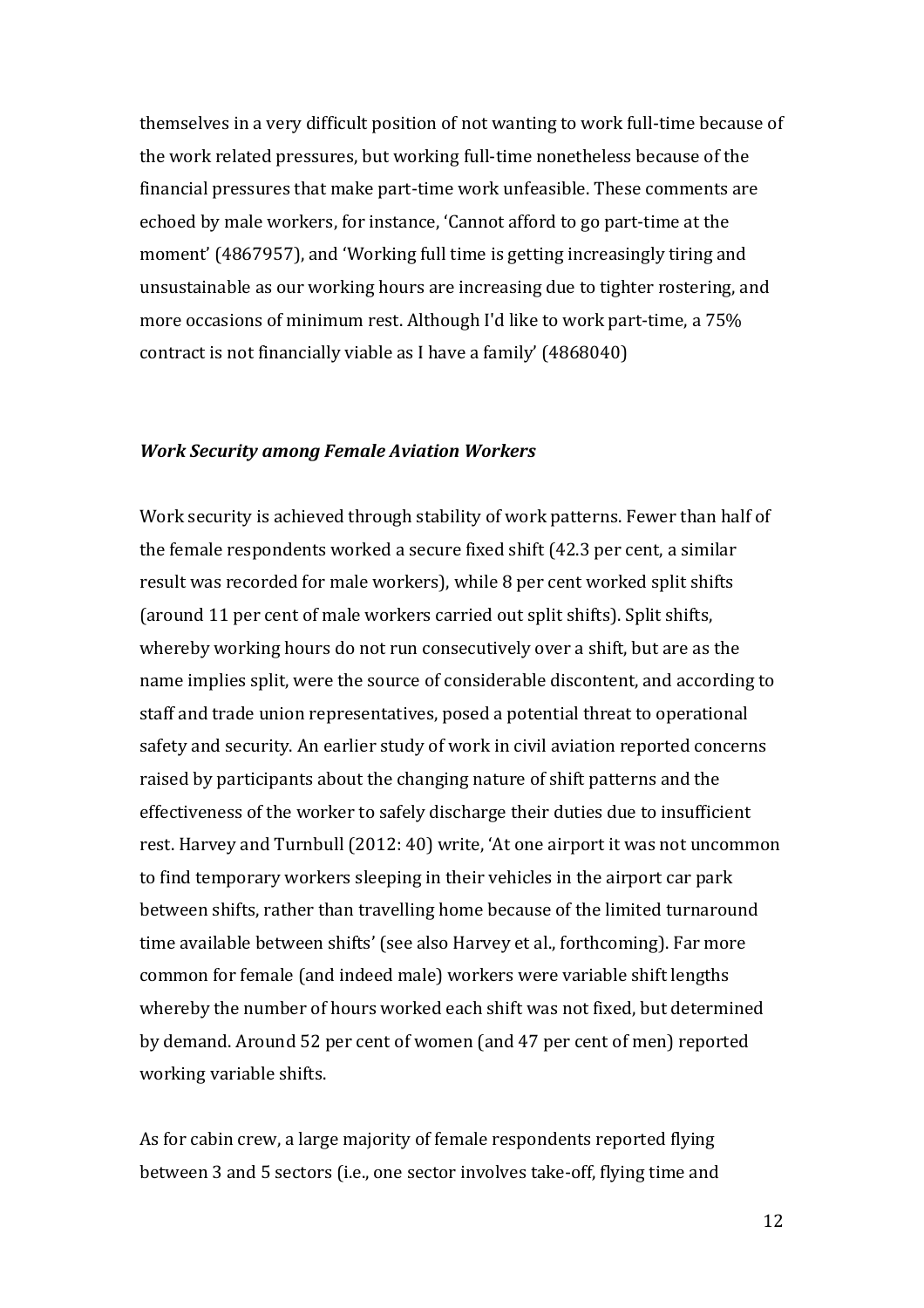landing) in a shift (48 per cent), with around 12 per cent flying 5 or more. Interestingly, it was far less likely for male respondents to fly more than 5 sectors in a shift (7.5 per cent), with the majority (48.8 per cent) flying fewer than 3 sectors in a shift. This indicates that female cabin crew are more likely to be flying shorter and arguably more stressful sectors. Whereas a higher number of sectors per shift suggests that service duties for cabin crew are limited, for example, shorter routes have no meal service, it also means that cabin crew must embark and disembark passengers (they are also often required to clean the cabin) several times. This procedure is important and stressful for staff because many airlines rely on a quick turnaround in order to be profitable and so staff are under considerable and continued pressure to be efficient.

Work insecurity can also be caused by the rearrangement of shifts at shortnotice. A high proportion of female respondents (44.1 per cent) stated that they were usually given less than 24 hours notice for changes to their roster, while a further third (34.3 per cent) state they were usually given between 24 and 48 hours notification of a change (the figures are broadly similar for male respondents). Although changes might be made at short notice to work rosters by management, many respondents (male and female) felt that it was impossible to make a change to one's own roster (38 per cent of female respondents and 30 per cent of male respondents).

Due to the seasonal variability in demand for low fares airlines (see Harvey and Turnbull 2012: 19), with demand peaking in the summer and dropping considerably in the winter, employees work intensity reflects these demands. One quarter of female respondents stated that there was 'considerable seasonal variation in the number of work days per month' (with 22 per cent of male respondents reporting seasonal variation in their working time). The comments confirm the loading of work in the summer months, for instance: 'Working 8 weekend during summer' (4866632), 'Work a lot harder during summer. All shifts 10-15 h' (4866806); 'always split shift in the summer' (4866722); and 'enforced layoffs during spring/fall' (4866812).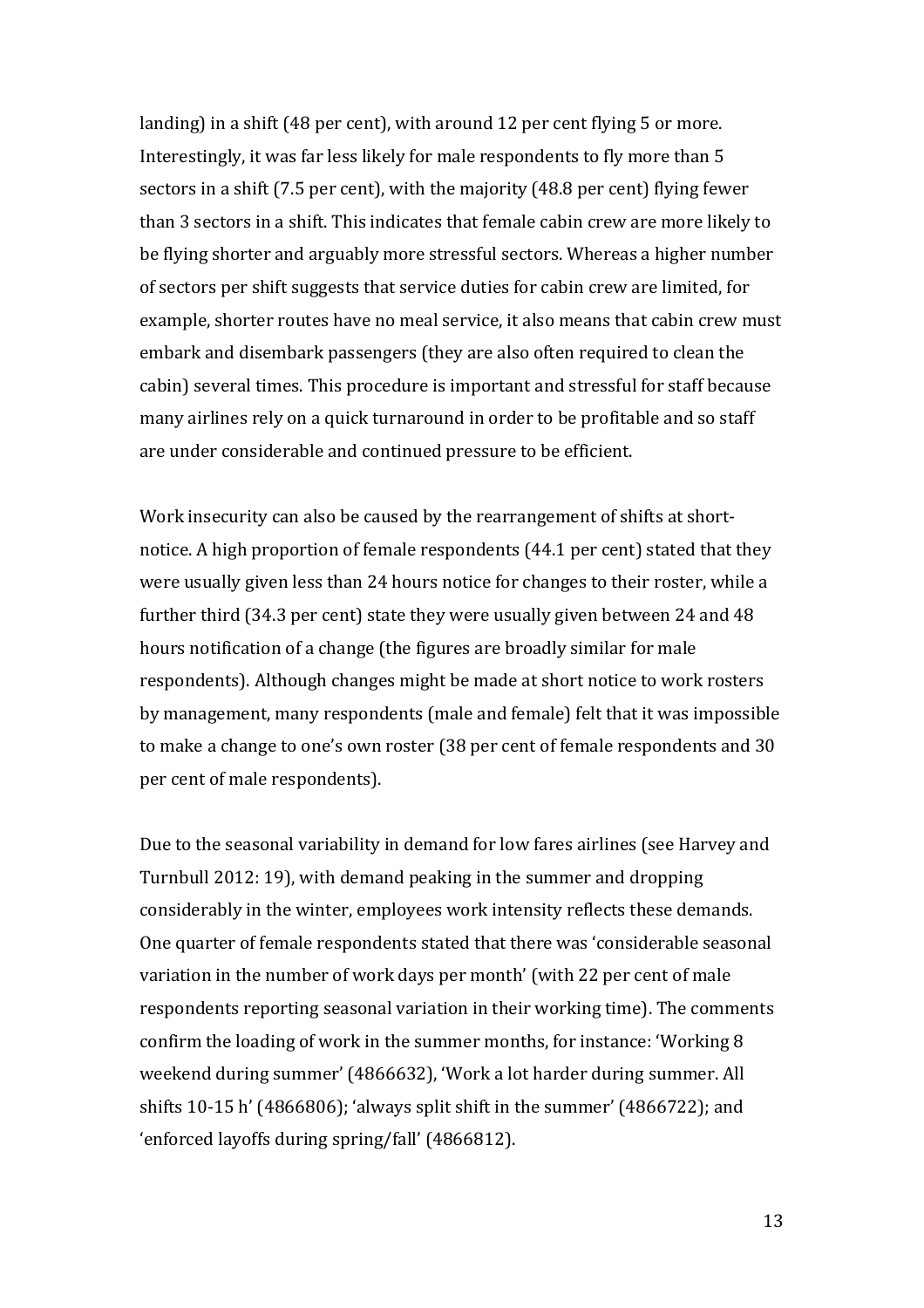Understandably then, only around 30 per cent of female and male respondents felt that their work gave them work-life-balance (WLB). One female respondent expressed the arduous demands of work in this way: 'difficult to find a balance in this job, working nights, early flights, long working days up to 14 hrs, also on holidays without extra financial compensation, minimum salary is very low so if you are ill its financially very difficult' (4866736). Research shows that choice of or control over working time has a positive impact on the experience of work (see for example, Moen et al., 2011) and that an absence of control leads to negative outcomes (Lyness et al., 2003; Wood 2016). More succinct appraisal of the situation facing female staff in aviation focused on the importance of choice in their perception of WLB, for example:

'If you cannot choose anything there's no balance in your life (4867485), 'There is no choice about length of trips or choice of trips, so it is impossible to make any plans' (4867629) 'I have very little control over my working roster or my time off' (4868663) 'We do not even get to switch duty periods with each other. Neither does the company listen to our roster requests. We do not have the smallest chance of having a life of our own. The company owns us.' (4867187)

One respondent commented that the desire for WLB has come at a financial cost so great that she was consequently seeking ancillary employment:

'In order to achieve a better work/life balance I have had to become part time as we are rostered to basic legal requirements meaning that days off are purely for recovering from jetlag and do not provide quality family time. I now get much more useful time with my family but am struggling even more financially and looking for a second part time job' (4868401).

These data offer a much needed insight into the contribution women play within civil aviation and the challenges that they face and ultimately paint a bleak picture of women's work in the industry. Counterintuitively, 60 per cent of female respondents agreed with the statement 'I am happy with my type of employment' (while 54.3 per cent of male respondents also agreed). As we state above, this response is likely to have been influenced by context, namely the dire state of the economies and levels of unemployment in many European states at that time. For instance, one respondent expressed relief at being employed full time: 'Very happy to be full time on a permanent contract' (4867764). Others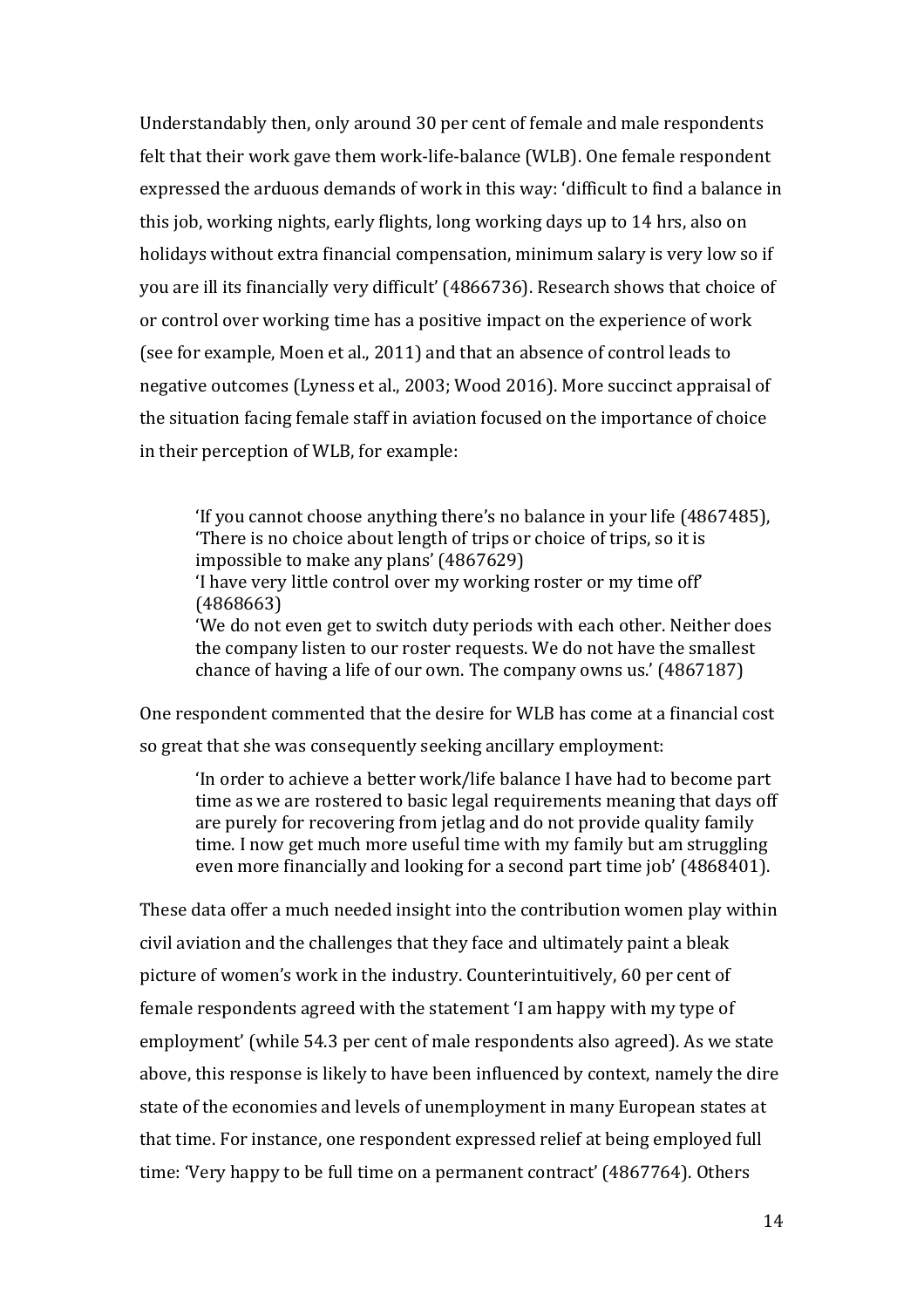acknowledged the benefit of having a job at a time when employment opportunities were becoming increasingly scarce, but also reiterated the points made by others regarding the pressures of full time employment, for example: 'Happy that I am permanent and full time however worked WAY to (sic) hard (emphasis in original, 4868510); and 'Happy to be full time, but full time is too much!' (4867873)

Moreover, despite the challenges of insecurity coupled with emotional and aesthetic demands of customer service work, aviation is still deemed an appealing industry to work in especially in a time of austerity when the alternatives are perceived to be so much worse. Several respondents explained their happiness with their type of employment in relative rather than absolute terms, whereby happiness is a reflection of the possible alternatives. Several respondents explained their happiness in relation to their continued employment by an airline rather than by a subcontractor with whom terms and conditions of employment would be far worse. As one respondent put it, '…I am happy to be employed directly by SAS [Scandinavian Air Services, airline], and not through an agency' (4867965). The context of data collection for this study is critical so that these data are not misunderstood. That a majority agreed with the statement 'I am happy with my type of employment' may be a reflection of the temporal location of the survey (i.e., that is was carried out 7 years after the start of the global financial crisis when the consequences of the cost reduction measures implemented by civil aviation companies in response to the crisis had been witnessed is not personally felt. Response to this question may also reflect the spatial location of respondents, many of whom were based in Italy, Norway, Sweden and the UK where major employers such as Norwegian Air, SAS, Alitalia and BA had implemented significant cost reduction measures that impacted on staff (see, for example, Harvey and Turnbull 2014). One must be cautious then in reading this response as an indication of a positive experience of work.

## *Discussion and conclusion*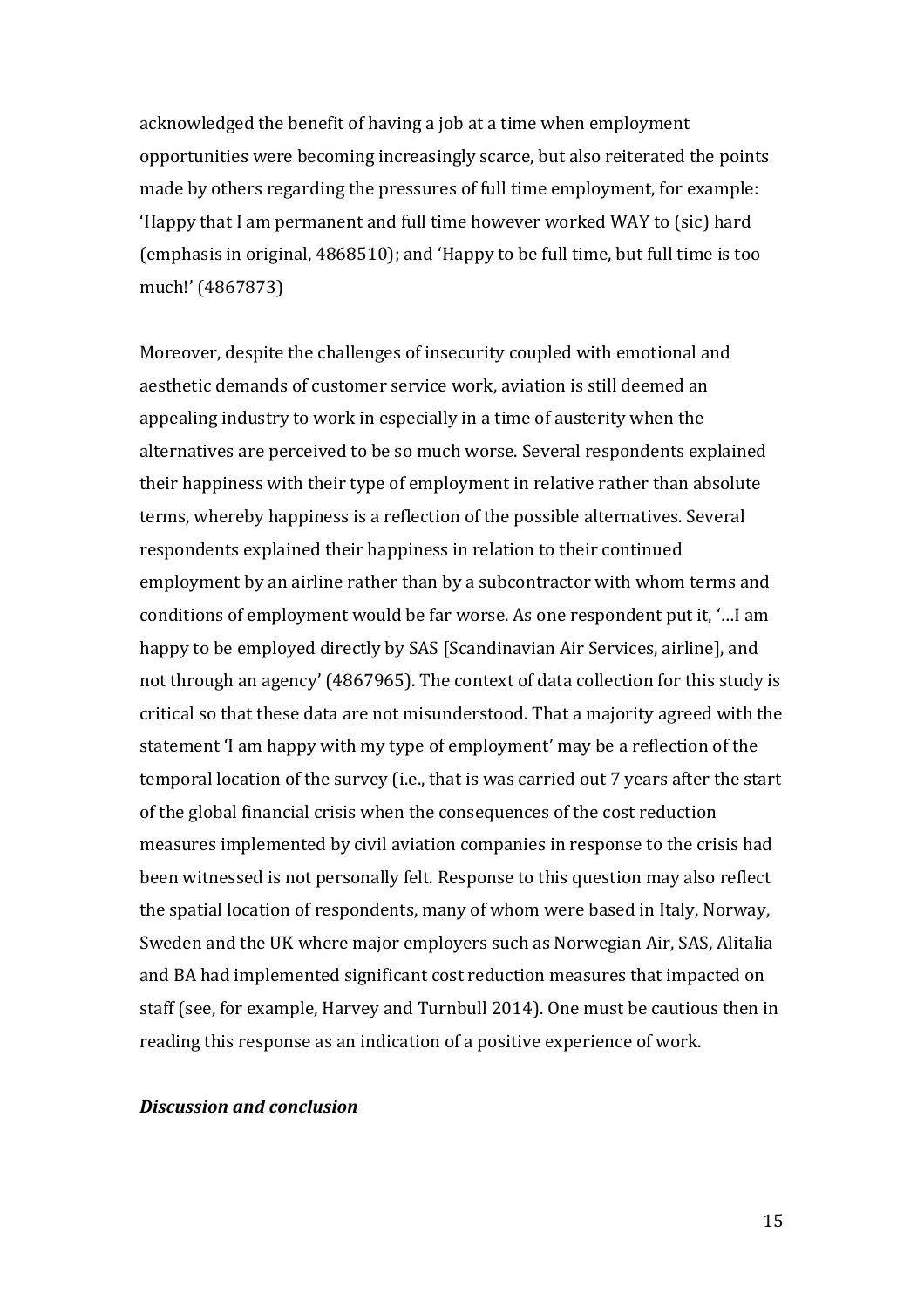Our purpose in this paper has been to explore the nature of women's work in the civil aviation industry. We focus on forms of security and argue that the gendered nature of work in the industry means that women commonly occupy lower skilled and less structurally important jobs, and as a consequence are more likely to experience insecurity in their work. In particular, we focus on income insecurity, employment insecurity and work insecurity. We draw on data collected as a part of a comprehensive study of employment relations in the European civil aviation industry.

The findings presented in this paper support our assertion that perceptions of insecurity would be widespread among female workers. Whereas cabin crew and other customer facing work (where female workers are most likely to be located) requires high competence in emotional labour, emotional labour is not considered a skill in the same way as the technical skill of a pilot. Consequently, the majority of female workers in our study derive limited structural power from their occupation. We explore dimensions of insecurity among female workers and as anticipated, we find that perceptions of income security, employment security and work security were limited within our sample.

The data analysis also reveals interesting ancillary findings. First, qualitative data reveal what is for some the paradox of part-time work. Where choice of an alternative contract was possible, that choice was constrained. For example, respondents in full time employment claim that the job had become simply too arduous, and yet whereas they might opt for part-time work, they felt that they could not do so because of the financial implications – it was simply not feasible to survive on the part-time wage offered. Others commented that they would like a different contract, either full-time or part-time or part-time of full-time, but were unable to change. With an ever increasing work intensity combined with income insecurity exacerbated by part-time working, women's work in civil aviation exemplifies the idiom 'damned if you do and damned if you don't'.

Second, the data provide evidence of the gender pay gap that is skewed within airlines because of the high proportion of male pilots who earn significantly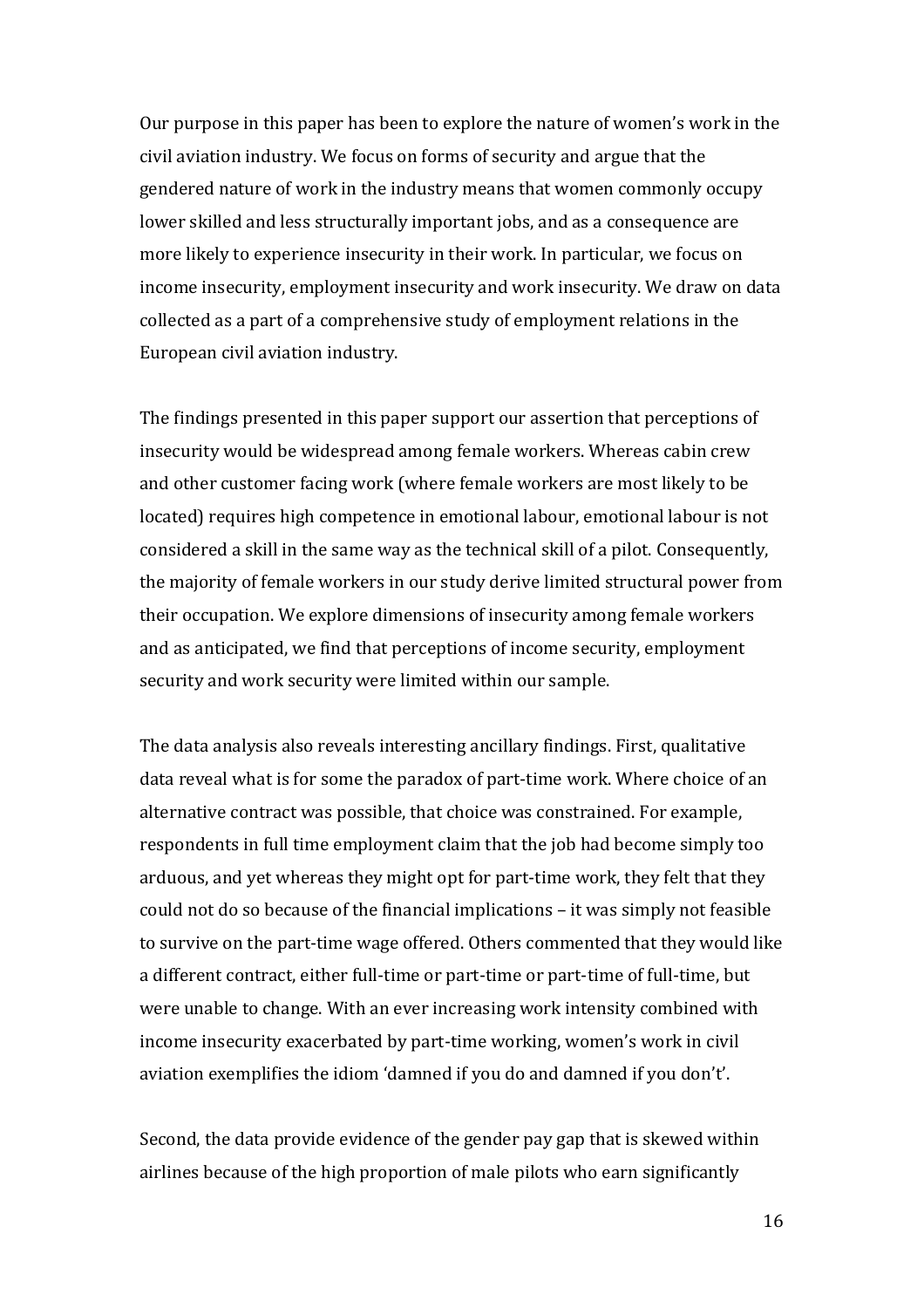more than other occupational groups in airlines such as the heavily female populated cabin crew. However, data from the UK clearly shows a statistically significant difference between the pay of men and women in civil aviation after controlling for the type of job and type of contract. The data indicate that women in the industry are significantly more likely to have both a lower guaranteed income and a lower gross monthly income than men.

Finally on the findings, whereas the data reveal widespread work insecurity and income insecurity among women in the industry, a large proportion report happiness with their type of employment. It is worth underlining here that despite consistently reporting insecurity at higher or similar levels than their male counterparts, the women reported considerably more 'happiness'. As noted in the introduction, the context of the survey is extremely important for understanding this finding. The dual forces of economic tribulation in many European states and the economic strife faced by many European airlines in the years leading to 2014 (i.e., the year in which the survey was conducted) help to understand why it is that the majority of female respondents stated that they were happy. The scarcity of alternative employment opportunities in the various European states and the increase in the use of contracts with lower terms and conditions within the industry indicate a relative happiness as opposed to happiness in absolute terms.

It is important to acknowledge the limitations of this study, and two in particular. First and foremost, the survey was publicised through trade unions affiliated to the European Transport Workers' Federation (ETF). The ETF does not represent all trade unions with members working in civil aviation. Slightly more than 10 per cent of respondents were not trade union members, however, the survey was dominated by members of trade unions affiliated to the ETF. Second, whereas civil aviation workers from across Europe participated in the study, large numbers responses from several national contexts, namely Italy, Norway, Sweden and the UK comprised the majority of data. The response by workers in other European states, especially Germany and France, was far lower. Notwithstanding, these data offer an invaluable insight into how women in the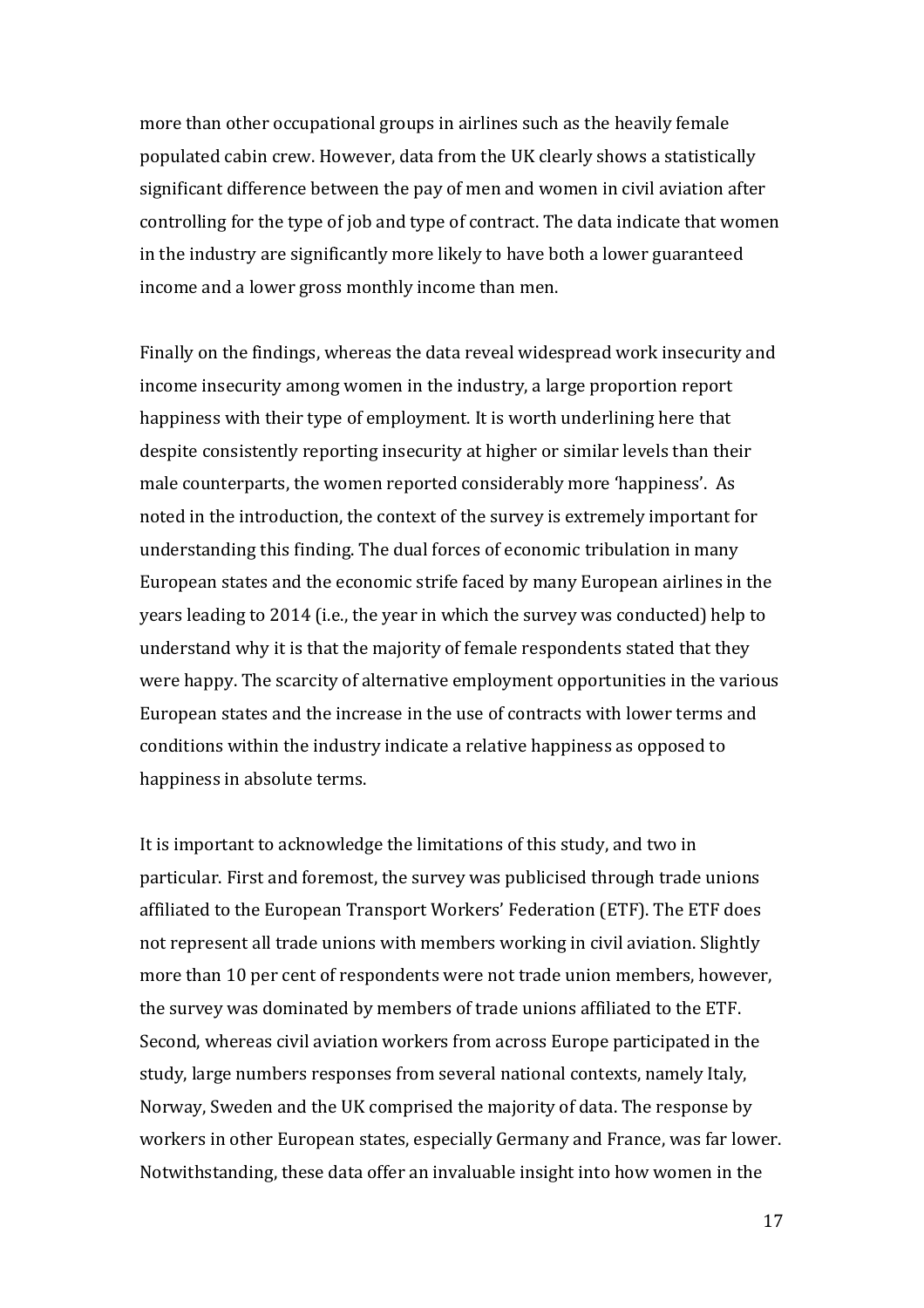civil aviation industry perceive their work and understand their choices, which

will prove useful for further studies of the gendered nature of employment.

References

Adkins, C. L., & Premeaux, S. F. (2019). A cybernetic model of work-life balance through time. Human Resource Management Review,

https://doi.org/10.1016/j.hrmr.2019.01.001

Bachman, J. (2018) Global Carriers Line Up to Replace This Famous Dying Airline, Bloomberg, March 15th

(https://www.bloomberg.com/news/articles/2018-03-15/there-s-a-fightbrewing-for-control-of-italy-s-skies)

Cooper, M., (2018) Inside Ryanair: Michael O'Leary's making of a 'nicer' airline, The Irish Times, September 22nd.

Curley, C., & Royle, T. (2013). The degradation of work and the end of the skilled emotion worker at Aer Lingus: is it all trolley dollies now?. Work, employment and society, 27(1), 105-121.

Davey, C. L., & Davidson, M. J. (2000). The right of passage? The experiences of female pilots in commercial aviation. Feminism & Psychology, 10(2), 195-225. Erlinghagen, M. (2007). Self-perceived job insecurity and social context: A multilevel analysis of 17 European countries. European Sociological Review, 24(2), 183-197.

Foster, P. (2011). Diversity recruiting in aviation maintenance, in Hoppe, E.A. (ed) Ethical issues in aviation, London: Routledge. Pages 155-168.

Germain, M. L., Herzog, M. J. R., & Hamilton, P. R. (2012). Women employed in male-dominated industries: lessons learned from female aircraft pilots, pilots-intraining and mixed-gender flight instructors. Human Resource Development International, 15(4), 435-453.

Gordon, M. E., & Denisi, A. S. (1995). A re-examination of the relationship between union membership and job satisfaction. ILR Review, 48(2), 222-236. Hampsen, L. (2018) Airline flies all-female crew for International Women's Day, Evening Standard 8th March.

Harvey, G., Turnbull, P., and Wintersberger, D. (forthcoming) 'Speaking of Contradiction', Work, Employment and Society.

Harvey, G., and Turnbull, P. (2016) 'Human Resource Management and Industrial Relations', in Budd, L.C.S., and Ison, S. (Eds.) Air Transport Management: An International Perspective, London: Routledge.

Harvey, G., and Turnbull, P. (2012) 'The Development of the Low Cost Model in the European Civil Aviation Industry', European Transport Workers' Federation, Brussels (August).

Harvey, G., and Turnbull, P. (2012b) 'Power in the Skies: Pilot Commitment and Trade Union Power in the Civil Aviation Industry', Advances in Industrial and Labor Relations, 20, pages 51-74.

Hochschild, A. (1983) The Managed Heart. Berkeley: University of California Press.

Hodges, R. (2018) Where are all the female pilots? One of the UK's few female captains explains, The Telegraph, 3rd July

(https://www.telegraph.co.uk/travel/travel-truths/why-are-there-so-fewfemale-pilots--/)